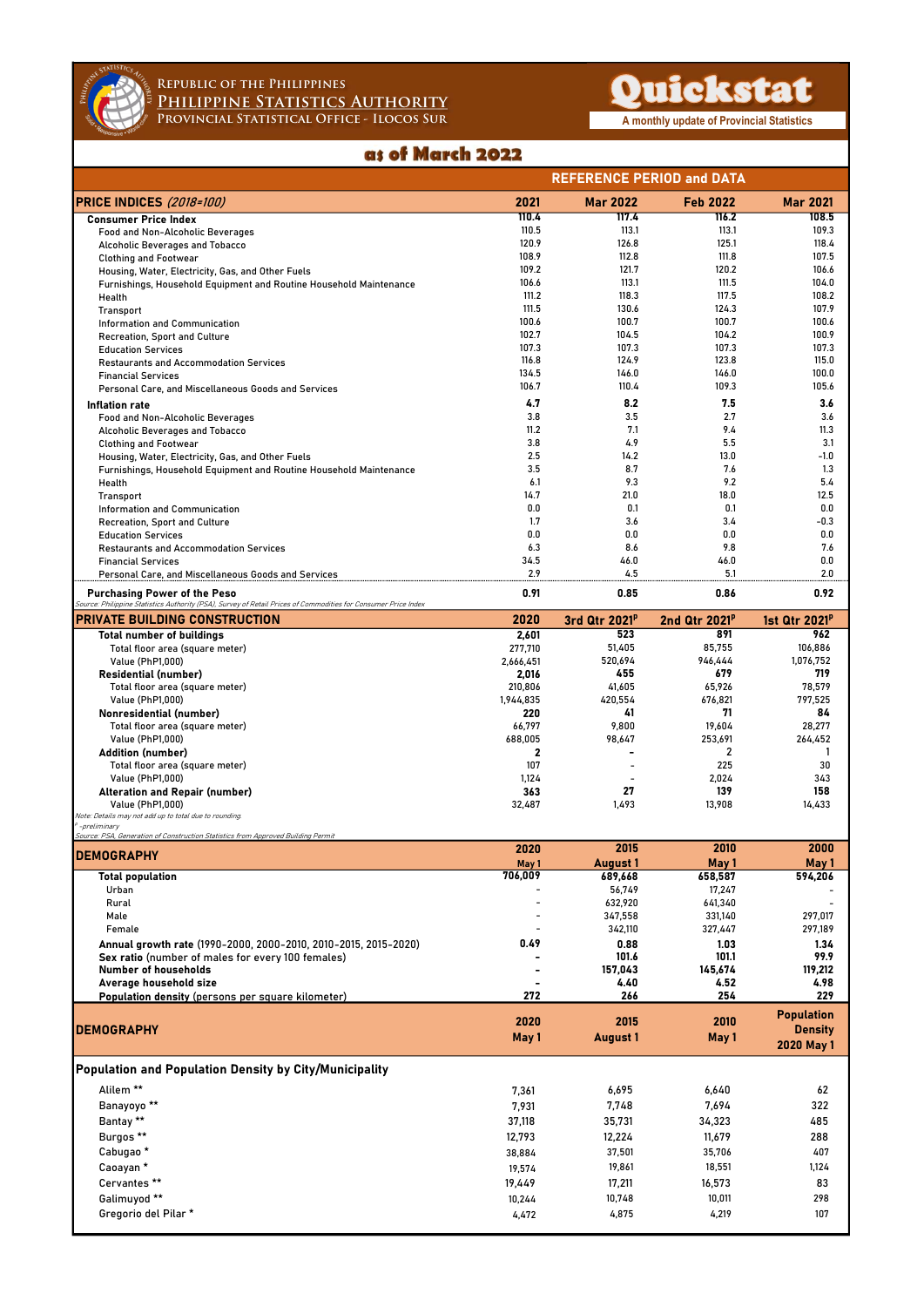| Quickstat as of March 2022                                                                                                                                                                                                   |                  |                         |                         |                                                   |  |  |
|------------------------------------------------------------------------------------------------------------------------------------------------------------------------------------------------------------------------------|------------------|-------------------------|-------------------------|---------------------------------------------------|--|--|
| <b>DEMOGRAPHY (Continuation)</b>                                                                                                                                                                                             | 2020<br>May 1    | 2015<br><b>August 1</b> | 2010<br>May 1           | <b>Population</b><br><b>Density</b><br>2020 May 1 |  |  |
| Population and Population Density by City/Municipality                                                                                                                                                                       |                  |                         |                         |                                                   |  |  |
| Lidlidda *                                                                                                                                                                                                                   | 4,705            | 4,647                   | 4,398                   | 139                                               |  |  |
| Magsingal *                                                                                                                                                                                                                  | 31,308           | 30,792                  | 28,302                  | 368                                               |  |  |
| Nagbukel **                                                                                                                                                                                                                  | 5,465            | 5,259                   | 4,938                   | 127                                               |  |  |
| Narvacan *                                                                                                                                                                                                                   | 46,234           | 44,006                  | 42,803                  | 378                                               |  |  |
| Quirino **                                                                                                                                                                                                                   | 9,306            | 8,573                   | 8,535                   | 39                                                |  |  |
| Salcedo <sup>*</sup>                                                                                                                                                                                                         | 11,110           | 11,288                  | 10,935                  | 107                                               |  |  |
| San Emilio <sup>**</sup><br>San Esteban *                                                                                                                                                                                    | 7,206<br>8,381   | 7,407<br>8,349          | 7,427<br>8,072          | 51<br>427                                         |  |  |
| San Ildefonso *                                                                                                                                                                                                              | 8,190            | 7,787                   | 7,075                   | 722                                               |  |  |
| San Juan **                                                                                                                                                                                                                  | 26,674           | 26,411                  | 25,199                  | 414                                               |  |  |
| San Vicente *                                                                                                                                                                                                                | 13,118           | 12,758                  | 11,720                  | 1,041                                             |  |  |
| Santa *                                                                                                                                                                                                                      | 14,992           | 15,340                  | 15,106                  | 137                                               |  |  |
| Santa Catalina *                                                                                                                                                                                                             | 14,493           | 13,945                  | 13,597                  | 1,497                                             |  |  |
| Santa Cruz **                                                                                                                                                                                                                | 41,366           | 39,868                  | 37,911                  | 466                                               |  |  |
| Santa Lucia *                                                                                                                                                                                                                | 25,966           | 25,402                  | 24,981                  | 522                                               |  |  |
| Santa Maria *                                                                                                                                                                                                                | 30,006           | 30,321                  | 28,597                  | 474                                               |  |  |
| Santiago *                                                                                                                                                                                                                   | 19,471           | 18,759                  | 17,958                  | 420                                               |  |  |
| Santo Domingo *                                                                                                                                                                                                              | 29,041           | 27,975                  | 27,596                  | 523                                               |  |  |
| Sigay *                                                                                                                                                                                                                      | 2,552            | 2,737                   | 2,419                   | 31                                                |  |  |
| Sinait *                                                                                                                                                                                                                     | 25,998           | 25,640                  | 25,427                  | 397                                               |  |  |
| Sugpon *                                                                                                                                                                                                                     | 4,930            | 4,585                   | 3,820                   | 86                                                |  |  |
| Suyo <sup>**</sup>                                                                                                                                                                                                           | 10,766           | 11,446                  | 10,622                  | 87                                                |  |  |
| Tagudin **                                                                                                                                                                                                                   | 41,538           | 39,277                  | 38,122                  | 275<br>595                                        |  |  |
| City of Candon *<br>City of Vigan (Capital) **                                                                                                                                                                               | 61,432<br>53,935 | 60,623<br>53,879        | 57,884<br>49,747        | 2,147                                             |  |  |
| data not yet available                                                                                                                                                                                                       |                  |                         |                         |                                                   |  |  |
| Source: PSA, 2000 , 2010, and 2020 Census of Population and Housing, and 2015 Census of Population                                                                                                                           |                  |                         |                         |                                                   |  |  |
| * Land area is based on cadastral survey (certified and provided to the DBM) from the LMB, DENR, as of December 2013.<br>** Estimated land area (certified and provided to the DBM) from the LMB, DENR, as of December 2013. |                  |                         |                         |                                                   |  |  |
| VITAL STATISTICS                                                                                                                                                                                                             |                  | Mar 2022 <sup>P</sup>   | Feb 2022 <sup>P</sup>   | <b>Mar 2021</b>                                   |  |  |
| Births (based on civil registration; not adjusted for underregistration)                                                                                                                                                     |                  | 870                     | 673                     | 609                                               |  |  |
| Marriages (based on civil registration; not adjusted for underregistration)                                                                                                                                                  |                  | 239                     | 389                     | 174                                               |  |  |
| Deaths (based on civil registration; not adjusted for underregistration)                                                                                                                                                     |                  | 447                     | 443                     | 372                                               |  |  |
|                                                                                                                                                                                                                              |                  |                         |                         |                                                   |  |  |
| -preliminary<br>Source: PSA, Preliminary results from the Decentralized Vital Statistics System                                                                                                                              |                  |                         |                         |                                                   |  |  |
| <b>EDUCATION</b>                                                                                                                                                                                                             |                  | 2020<br>May 1           | 2015<br><b>August 1</b> | 2010<br>May 1                                     |  |  |
| Literate (Literacy of the Household Population                                                                                                                                                                               |                  |                         | 553,667                 | 522,905                                           |  |  |
| Literacy rate                                                                                                                                                                                                                |                  |                         | 99.1                    | 98.80                                             |  |  |
| data not yet available                                                                                                                                                                                                       |                  |                         |                         |                                                   |  |  |
| Source: PSA, 2000 and 2010 Census of Population and Housing, and 2007 and 2015 Census of Population                                                                                                                          |                  |                         |                         |                                                   |  |  |
| AGRICULTURE, LIVESTOCK, POULTRY, AND FISHERIES                                                                                                                                                                               | 2021             | 4th Qtr 2021            | 3rd Qtr 2021            | 4th Qtr 2020                                      |  |  |
| Crops                                                                                                                                                                                                                        |                  |                         |                         |                                                   |  |  |
| Palay                                                                                                                                                                                                                        |                  |                         |                         |                                                   |  |  |
| Area harvested (hectares)                                                                                                                                                                                                    | 50,486           | 37,137                  | 5,811                   | 37,180                                            |  |  |
| Volume of Production (metric tons)                                                                                                                                                                                           | 244,634          | 175,623                 | 28,852                  | 176,497                                           |  |  |
| Corn                                                                                                                                                                                                                         |                  |                         |                         |                                                   |  |  |
| Area harvested (hectares)                                                                                                                                                                                                    | 18,903           | 757                     | 1,016                   | 730                                               |  |  |
| Volume of Production (metric tons)                                                                                                                                                                                           | 110,736          | 2,969                   | 4,610                   | 2,884                                             |  |  |
|                                                                                                                                                                                                                              |                  | 2020                    | 2019                    |                                                   |  |  |
| Top five other crops                                                                                                                                                                                                         |                  |                         |                         | 2018                                              |  |  |
| Tomato                                                                                                                                                                                                                       |                  |                         |                         |                                                   |  |  |
| Area planted/harvested (hectares)                                                                                                                                                                                            |                  | 978                     | 974                     | 1,034                                             |  |  |
| Volume of Production (metric tons)                                                                                                                                                                                           |                  | 24,842                  | 24,162                  | 24,440                                            |  |  |
| <b>Tobacco (dried leaves)</b>                                                                                                                                                                                                |                  |                         |                         |                                                   |  |  |
| Area planted/harvested (hectares)<br>Volume of Production (metric tons)                                                                                                                                                      |                  | 12,272                  | 12,272                  | 12,428                                            |  |  |
|                                                                                                                                                                                                                              |                  | 22,803                  | 21,867                  | 22,153                                            |  |  |
| <b>Tobacco Virginia</b>                                                                                                                                                                                                      |                  |                         |                         |                                                   |  |  |
| Area planted/harvested (hectares)                                                                                                                                                                                            |                  | 11,379                  | 11,364                  | 11,495                                            |  |  |
| Volume of Production (metric tons)                                                                                                                                                                                           |                  | 20,975                  | 19,953                  | 20,184                                            |  |  |
| Onion (mature bulb)                                                                                                                                                                                                          |                  |                         |                         |                                                   |  |  |
| Area planted/harvested (hectares)                                                                                                                                                                                            |                  | 1,731                   | 1,568                   | 1,577                                             |  |  |
| Volume of Production (metric tons)                                                                                                                                                                                           |                  | 18,885                  | 17,059                  | 17,022                                            |  |  |
| Onion, native                                                                                                                                                                                                                |                  |                         |                         |                                                   |  |  |
| Area planted/harvested (hectares)<br>Volume of Production (metric tons)                                                                                                                                                      |                  | 1,702                   | 1,540                   | 1,549                                             |  |  |
|                                                                                                                                                                                                                              |                  | 18,370                  | 16,558                  | 16,536                                            |  |  |